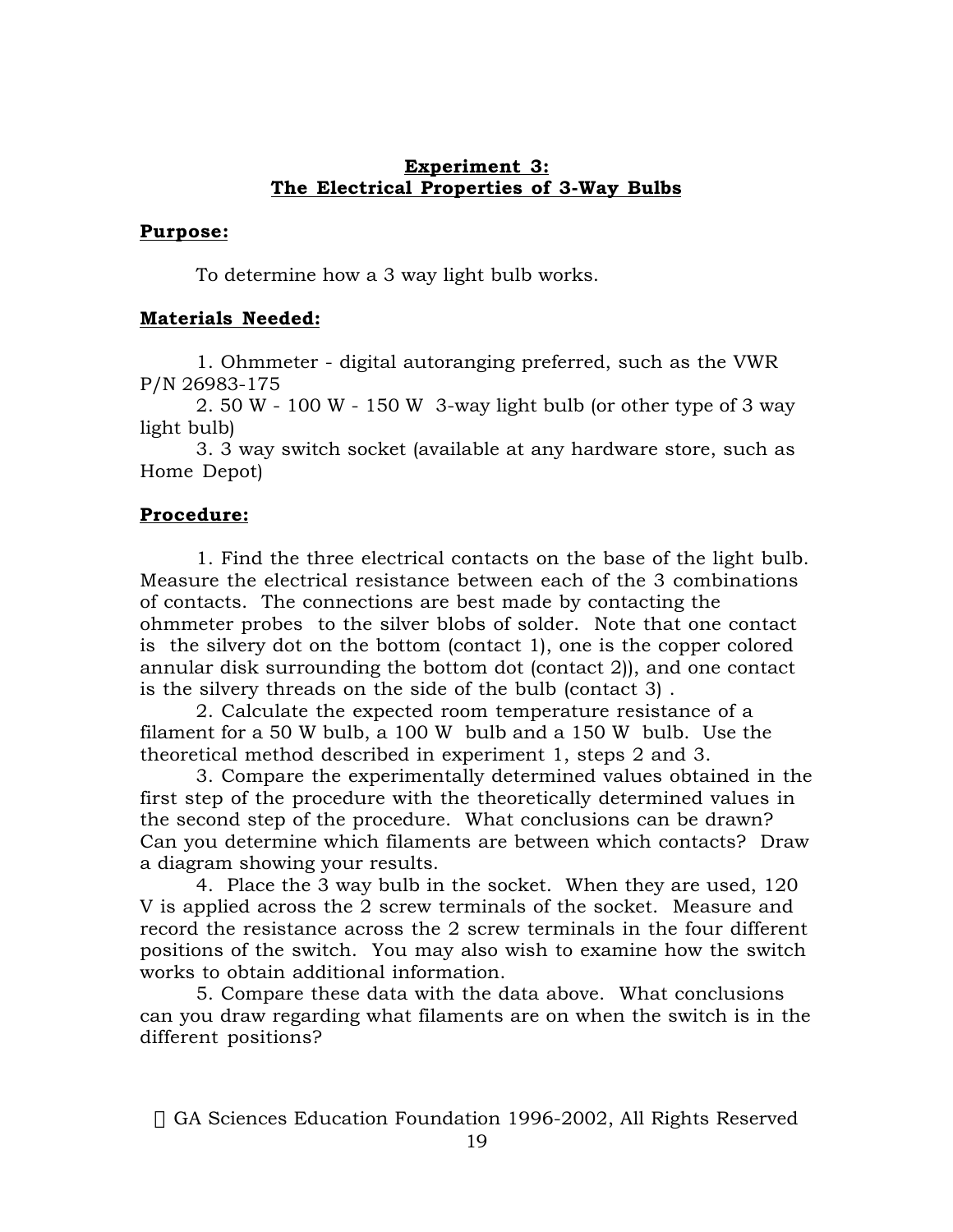### **Teacher's Guide to Experiment 3**

1. The measured electrical resistances are

contact 1 to contact 2  $R = 35$  ohms contact 2 to contact  $3 \text{ R} = 21 \text{ ohms}$ contact 1 to contact 3  $R = 11$  ohms

2. a. 50 W bulb

When it is on, the hot filament resistance can be determined using

 $R = V^2/P$  so  $R = (120 V)^2/50 W = 288$  ohms.

The room temperature resistance is 15 times smaller, so the expected room temperature resistance is 288 ohms/15 = 19 ohms.

b. 100 W bulb

When it is on, the hot filament resistance can be determined using

 $R = V^2/P$  so  $R = (120 V)^2/100 W = 144$  ohms.

The room temperature resistance is 15 times smaller, so the expected room temperature resistance is 144 ohms/15 = 9.6 ohms.

c. 150 W bulb

When it is on, the hot filament resistance can be determined using

 $R = V^2/P$  so  $R = (120 V)^2/150 W = 96$  ohms.

The room temperature resistance is 15 times smaller, so the expected room temperature resistance is 96 ohms/15 = 6.4 ohms.

3. The 50 W filament is electrically connected to contacts 2 and 3 because 21 ohms is almost the same as 19 ohms - they are the same within experimental uncertainties.

The 100 W filament is electrically connected to contacts 1 and 3 because 11 ohms is almost the same as 9.6 ohms - they are the same within experimental uncertainties.

The electrical resistance between contacts 1 and 2 (35 ohms) is almost the same as the sum of the electrical resistance between contacts 1 and 3 (11 ohms) and contacts 2 and 3 (21 ohms). So contacts 1 and 2 must be connected across the series combination of the 50 W and the 100 W filaments.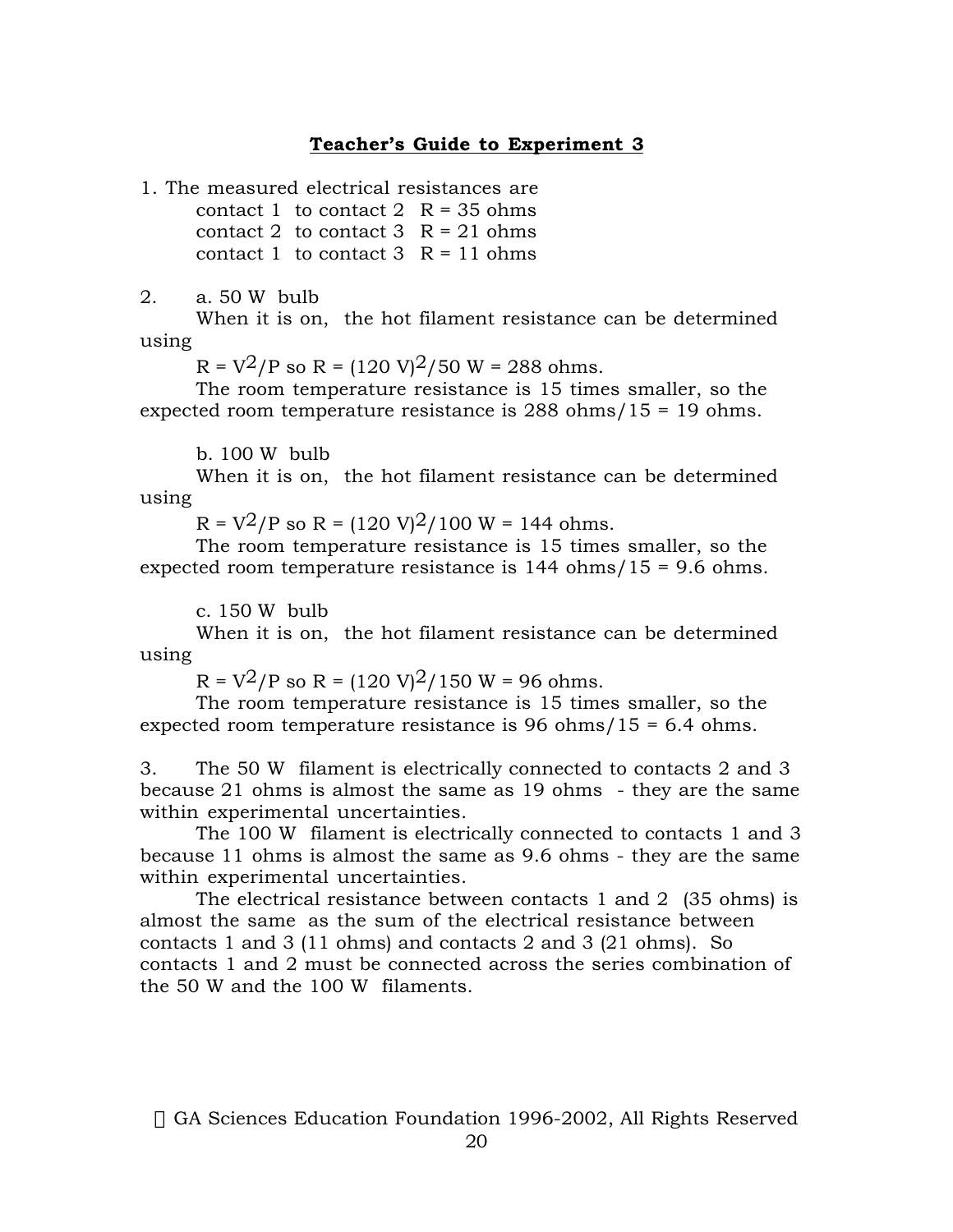

4. switch position  $1 R =$  open switch position  $2 R = 23 ohms$ switch position  $3 R = 11$  ohms switch position  $4 R = 8.2$  ohms

5. In switch position 1, no voltage is applied to any of the filaments.

In switch position 2, 120 V is applied across contacts 2 and 3 (the 50 W, 21 ohm resistor) because 23 ohms is just slightly higher than the 21 ohms measured across positions 2 and 3 previously. The switch apparently contributes a couple of ohms of series resistance.

In switch position 3, 120 V is applied across contacts 1 and 3 (the 100 W, 11 ohm resistor) because 11 ohms is in agreement with the previously measured resistance across positions 2 and 3. The switch apparently contributes almost no series resistance in this position.

In switch position 4, 120 V is applied across the parallel combination of the 50 W and 100 W filaments. In other words, 120 V is applied to contacts 1 and 2 and contact 3 is ground, as shown below.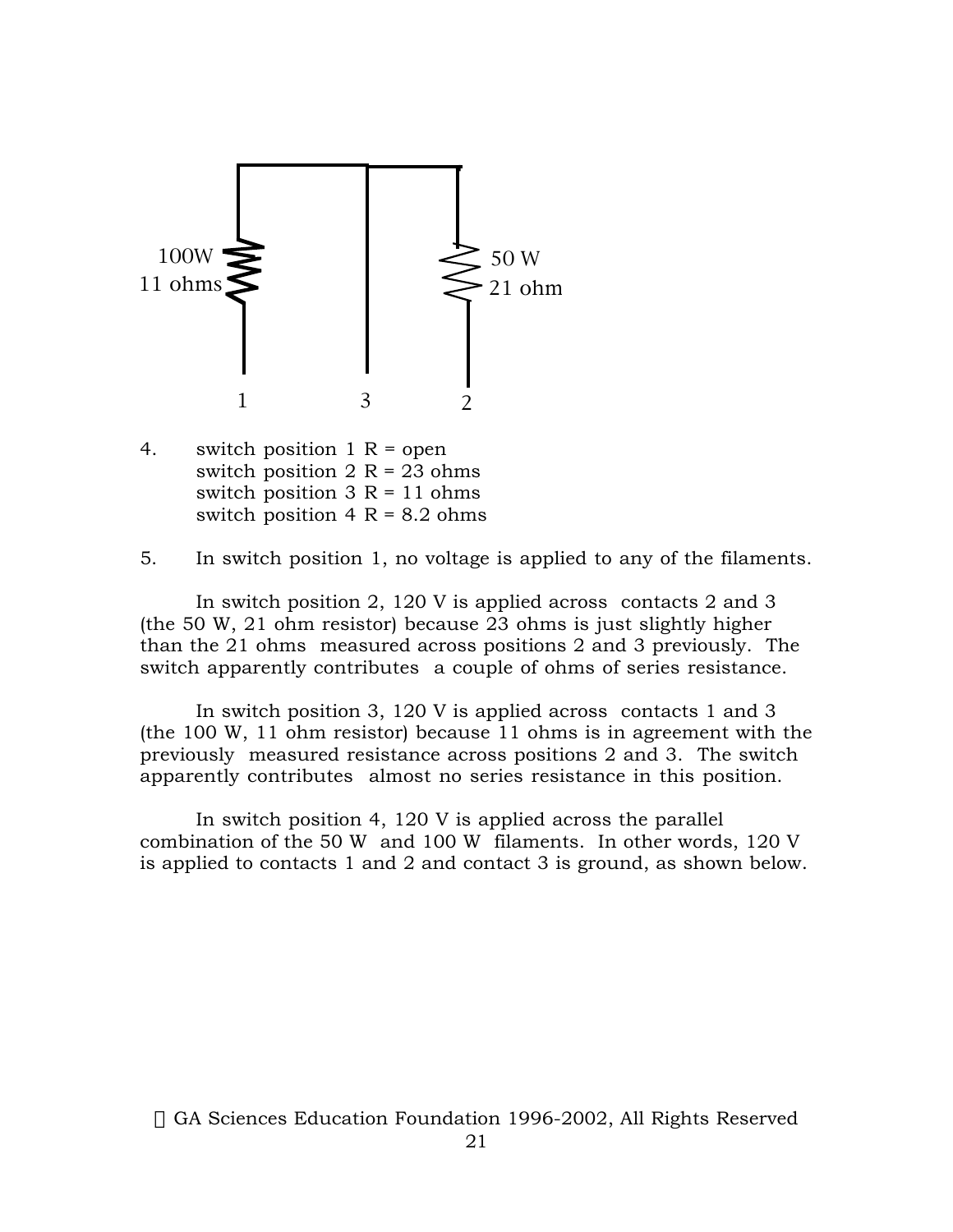

This can be determined in 2 ways. First, note that the parallel combination of the 2 resistances of 11 ohms and 21 ohms is

 $RP = (R_1 \times R_2) = 21$  ohms  $x$  11 ohms = 7.2 ohms.  $(R1 + R2)$  32 ohms

The value of 7.2 ohms is very close to the value of the resistance measured when the switch was at position 4 of 8.2 ohms. Apparently, the switch contributes about 1 ohm of resistance in this position.

The second way that this can be determined is by examining the switch itself using the ohmmeter. In switch position 4, the switch terminals inside the housing, which connect to contacts 1 and 2 on the bulb, are shorted together and are connected to one of the screw terminals. The other screw terminal is connected to the threaded part of the housing, which in turn electrically connects to contact position 3 on the bulb.

In fact, the second screw terminal is always connected to the threaded part of the housing, which is connected to contact position 3 on the bulb. Note that the first screw terminal is connected to the following contacts as the 3-way switch is turned:

switch position 0 (off) - no contact switch position 1 - connected to contact 2 switch position 2 - connected to contact 1 switch position 3 - connected to contacts 1 and 2.

© GA Sciences Education Foundation 1996-2002, All Rights Reserved